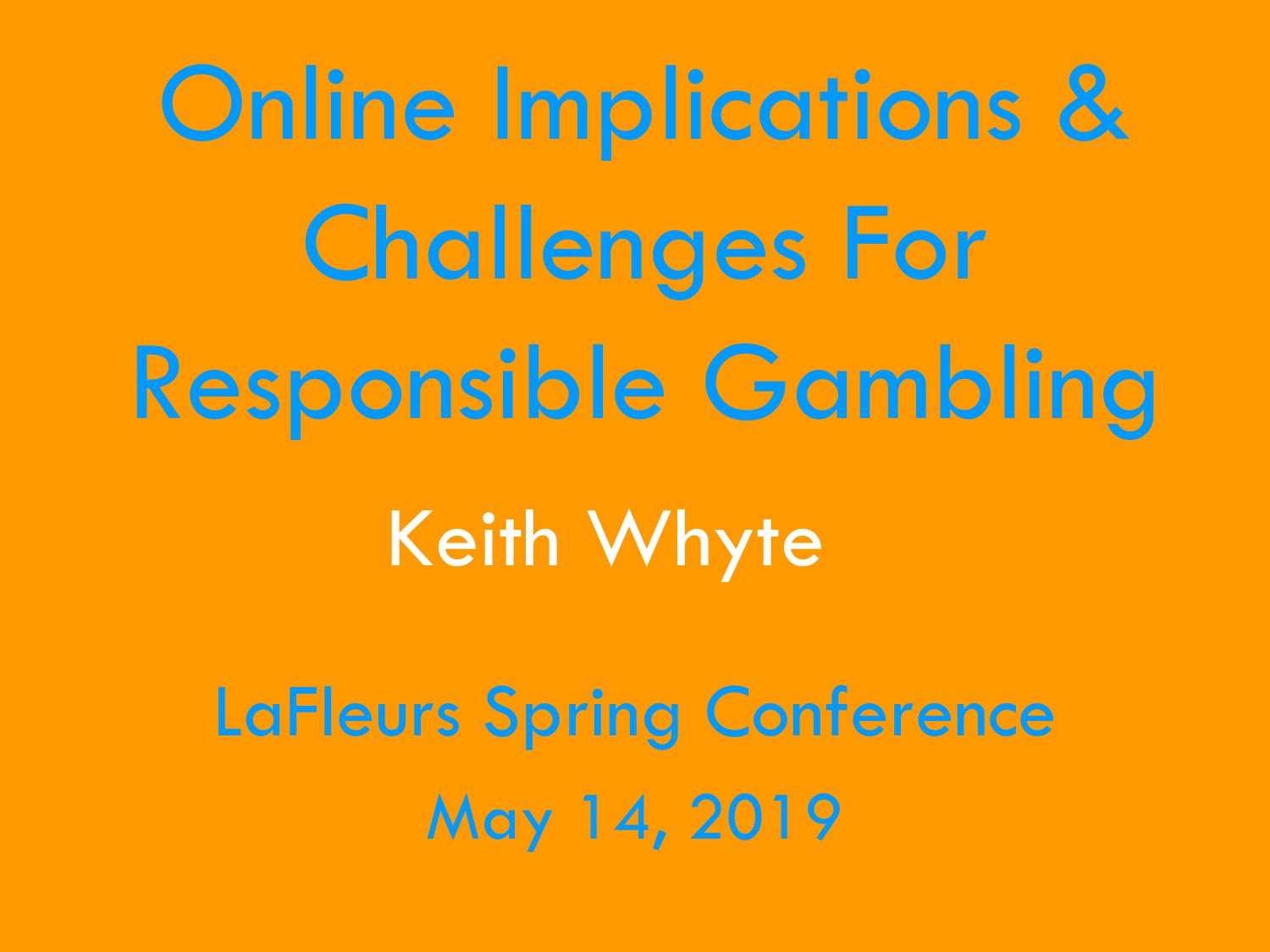#### About NCPG

- The national advocate for programs and services to assist problem gamblers and their families
- **NEUTRAL** on legalized gambling.
- Founded in 1972
- Work with government, gaming industry, regulators, legislators, media & community
- 3 membership classes; 19 lotteries + 11 lottery vendors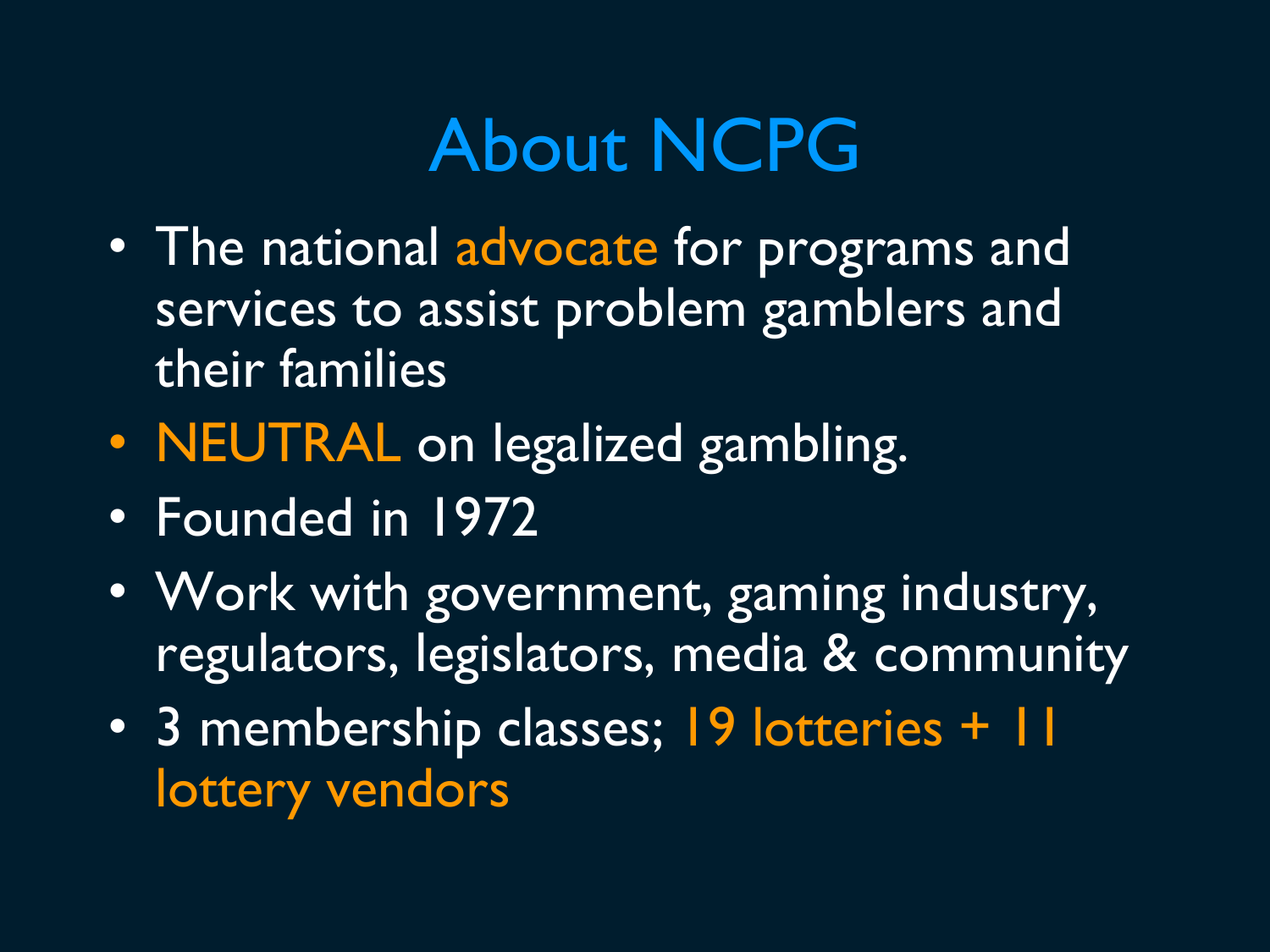## Implications & Solutions

- Online opponents will continue to draw you into their fight.
- In absence of data lawmakers, media and other stakeholders assume the worst.
- Federal legislation may be a "least worst" possibility.
- Allay fears and identify solutions by sharing data and working with 3<sup>rd</sup> party validators.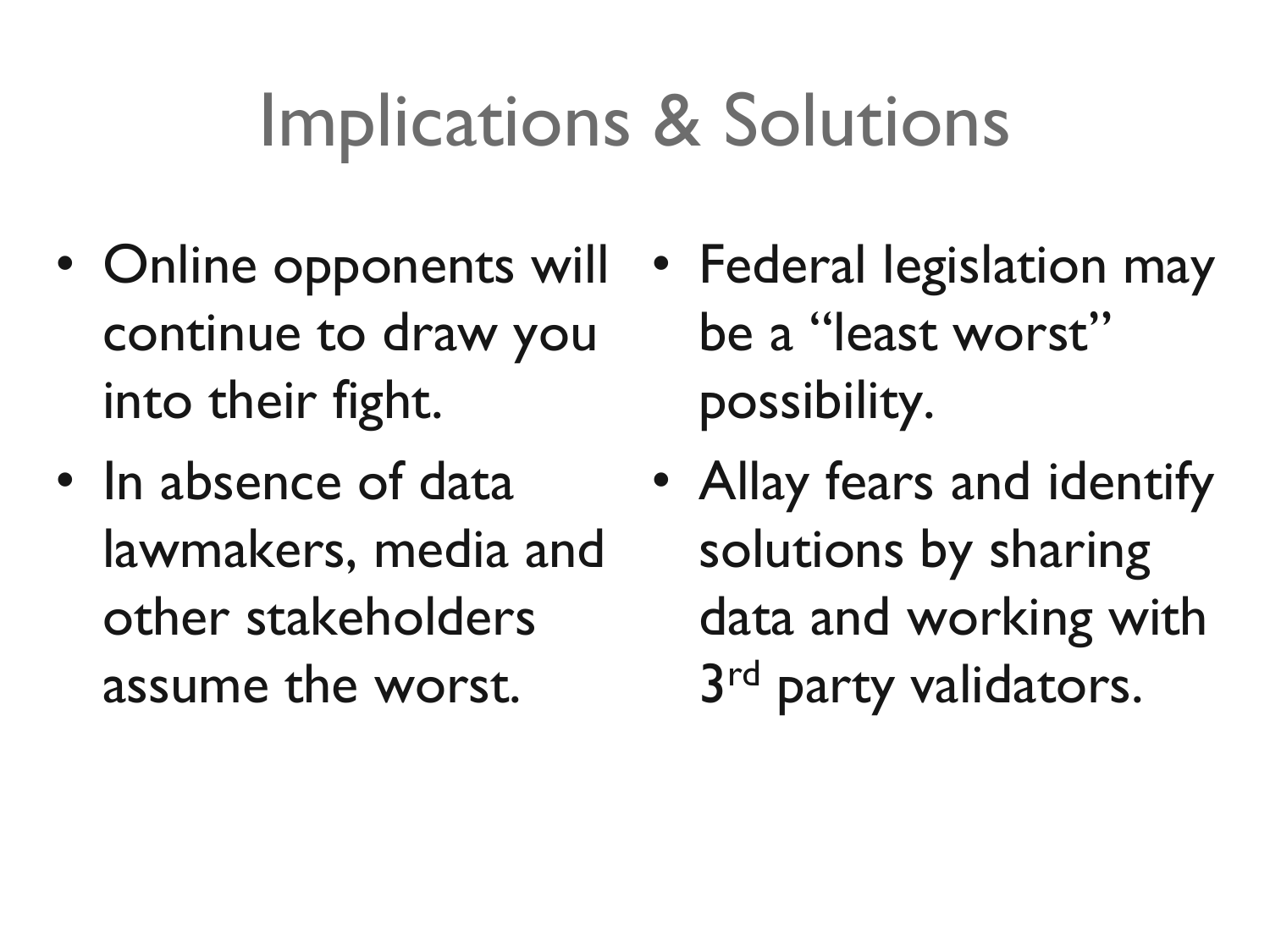# How Can We Help?

- Internet Responsible Gambling Standards. Developed 2012, update underway. Eight critical aspects of operations.
- Internet Compliance Assessment Program (iCAP) launched in 2014 to assess compliance with IRGS. Uses independent assessor to review application, test features and provide recommendations to applicants & NCPG.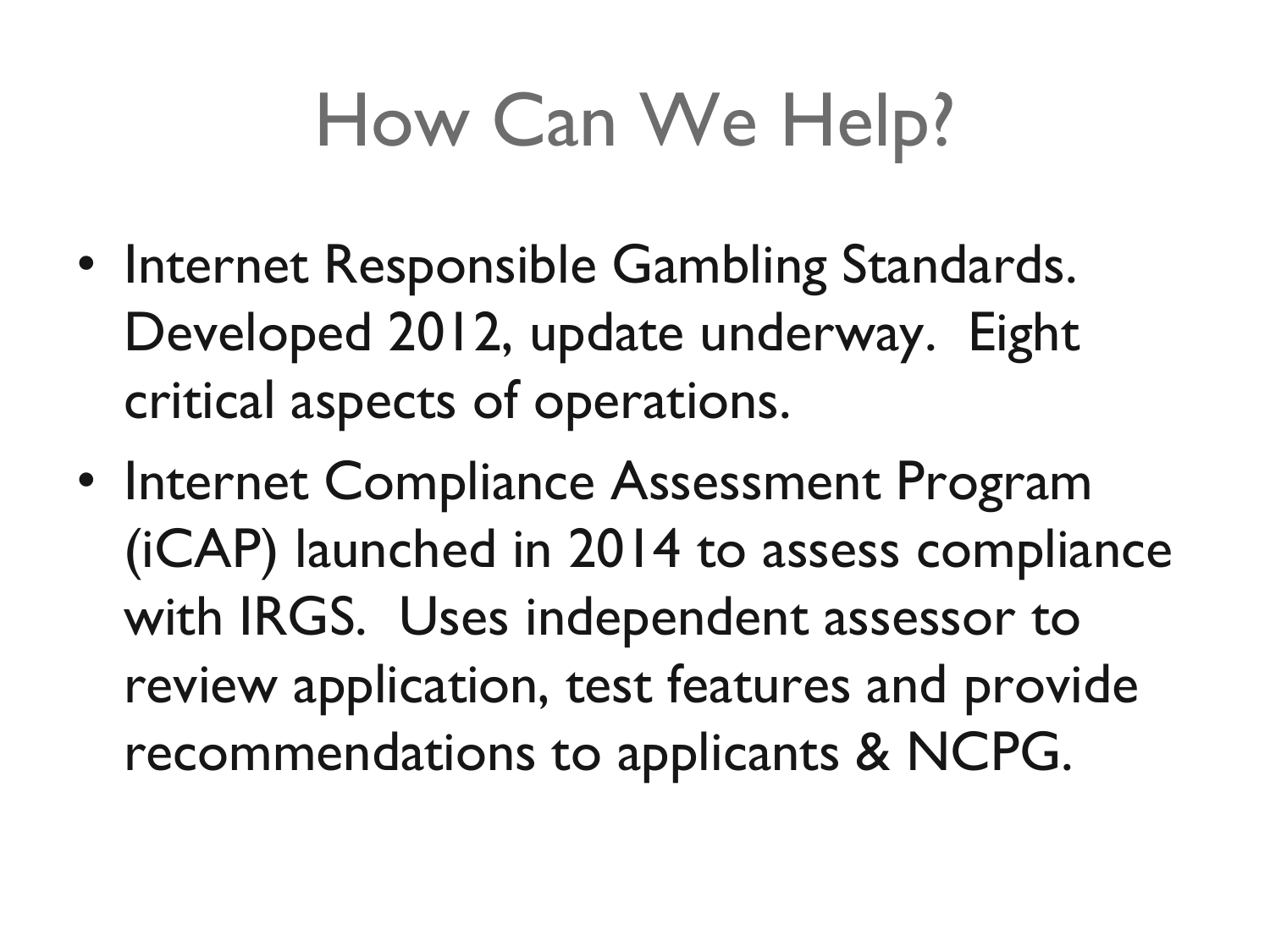### IRGS Sections

- Policy
- Training
- Informed Decision **Making**
- Assisting Players
- Self Exclusion
- Advertising
- Game Features
- Research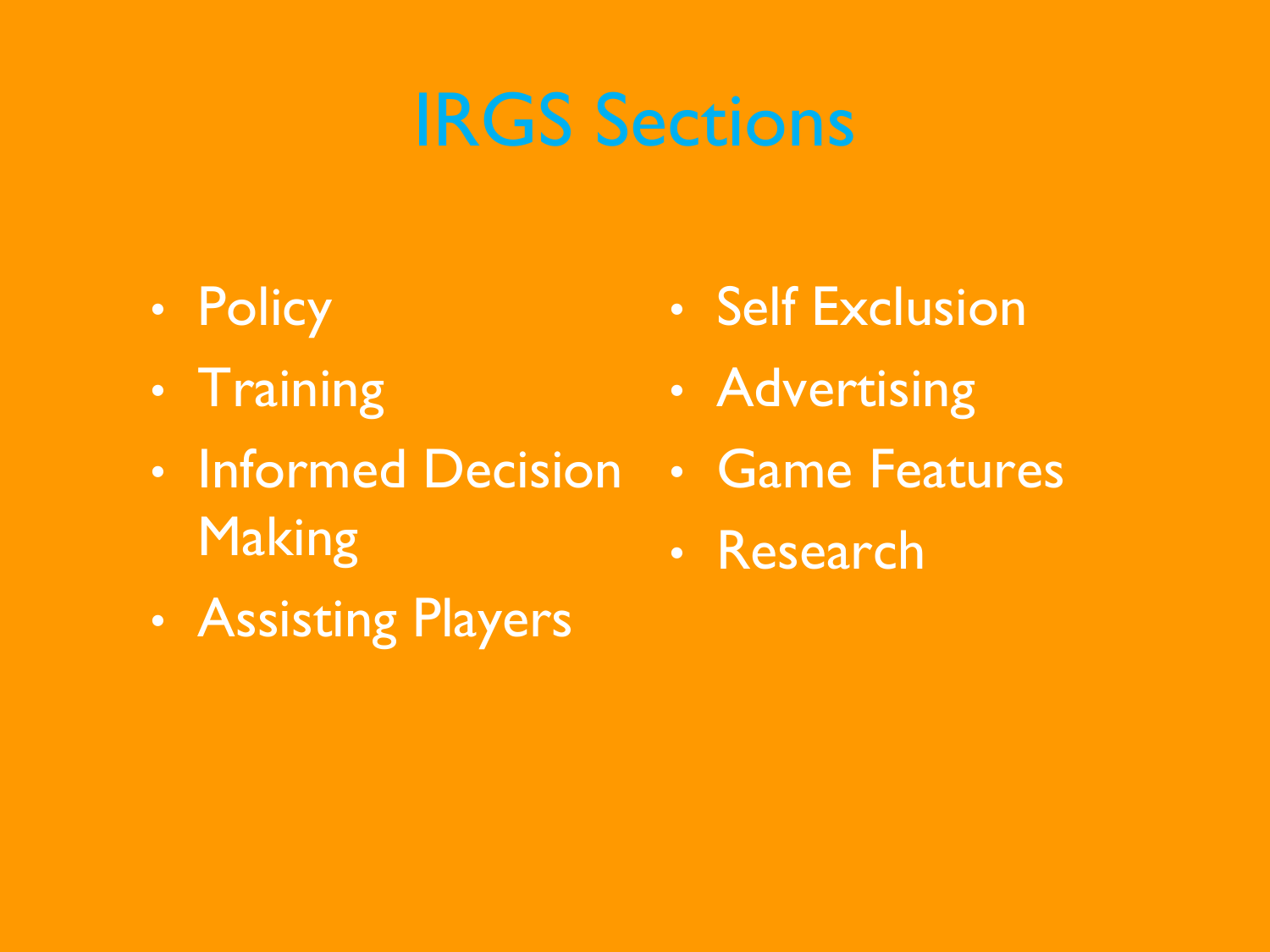# POLICY

- Policy commitment to responsible gambling
- The operator has a responsible gambling strategy with:
	- defined goals
	- formal budget
	- designated senior management representative
	- clear plan of action.
- A portion of all gambling revenue must be dedicated to reduce the social costs of gambling addiction.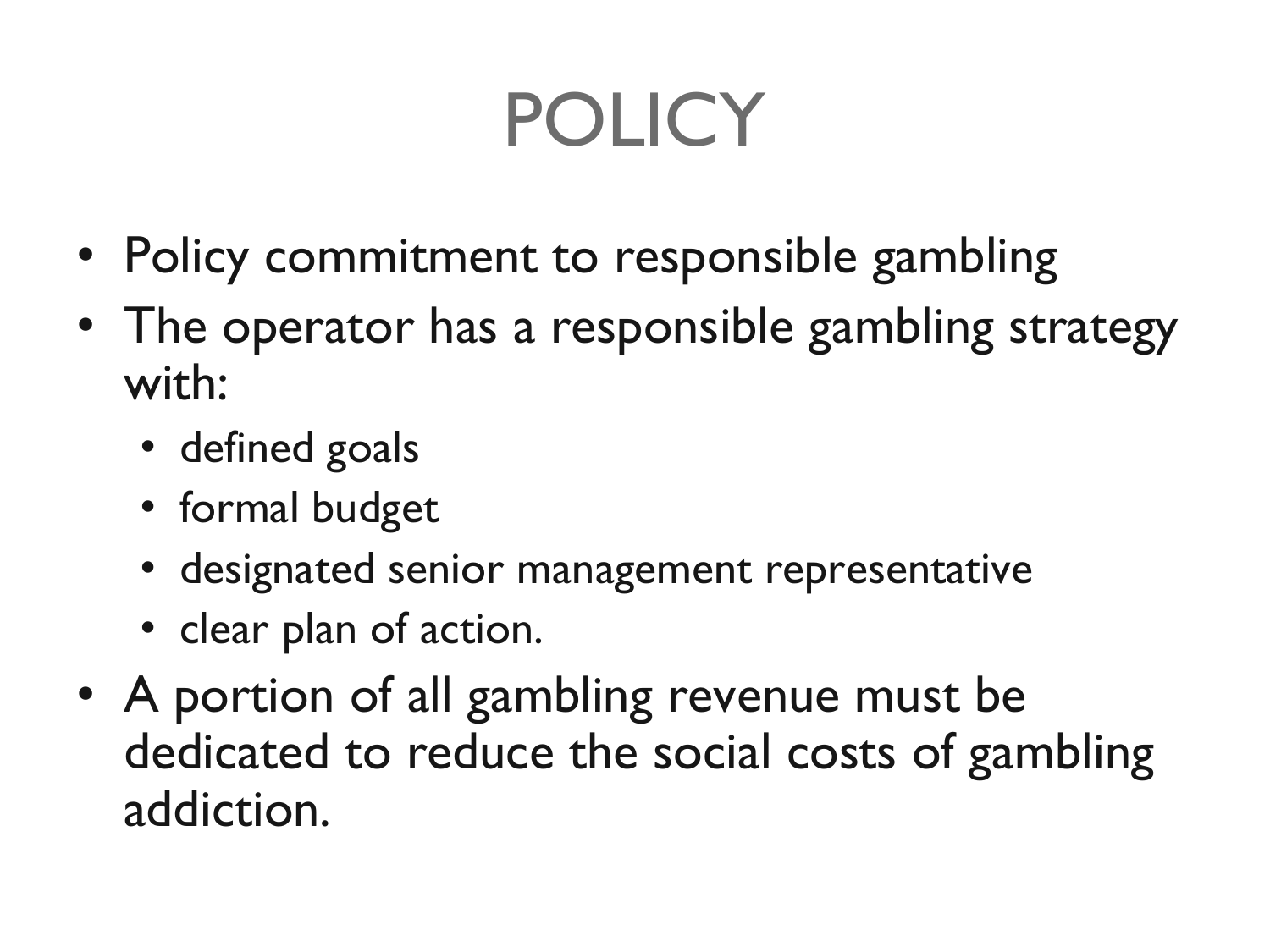#### STAFF TRAINING

- All staff who have contact with players, as well as corporate staff members, are trained in responsible gambling at their hiring and are retrained regularly.
- Training standards set & approved by regulators and/or NGO.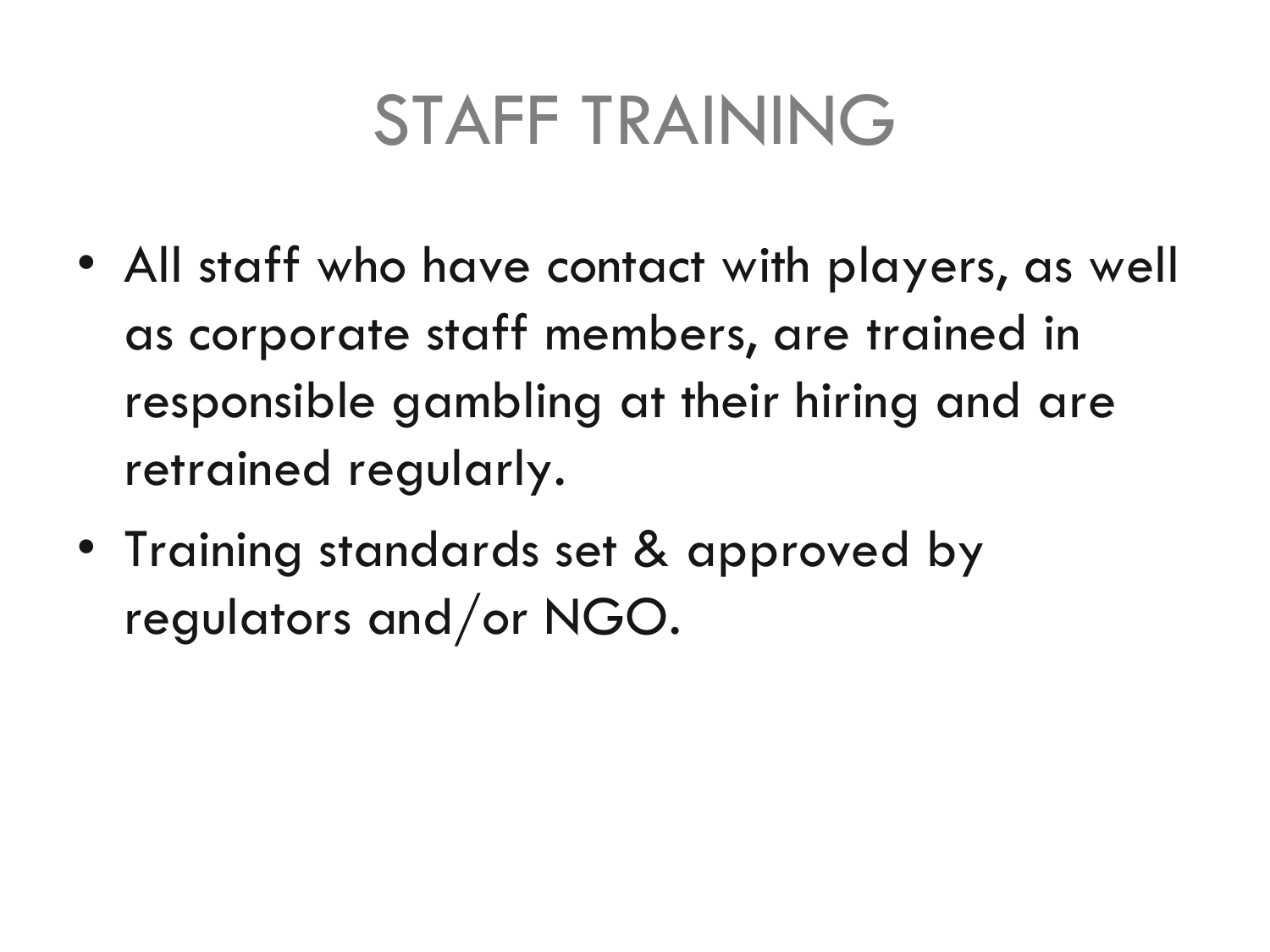### INFORMED DECISION MAKING

- Primary responsibility is with the player to make responsible decisions.
- Must have help to make an informed choice.
- Provide a variety of information to assist players.
	- How the games work.
	- Information on odds, randomness & myths.
	- Understand how to use RG tools.
	- Budgeting, amount of play, cost of play calculators.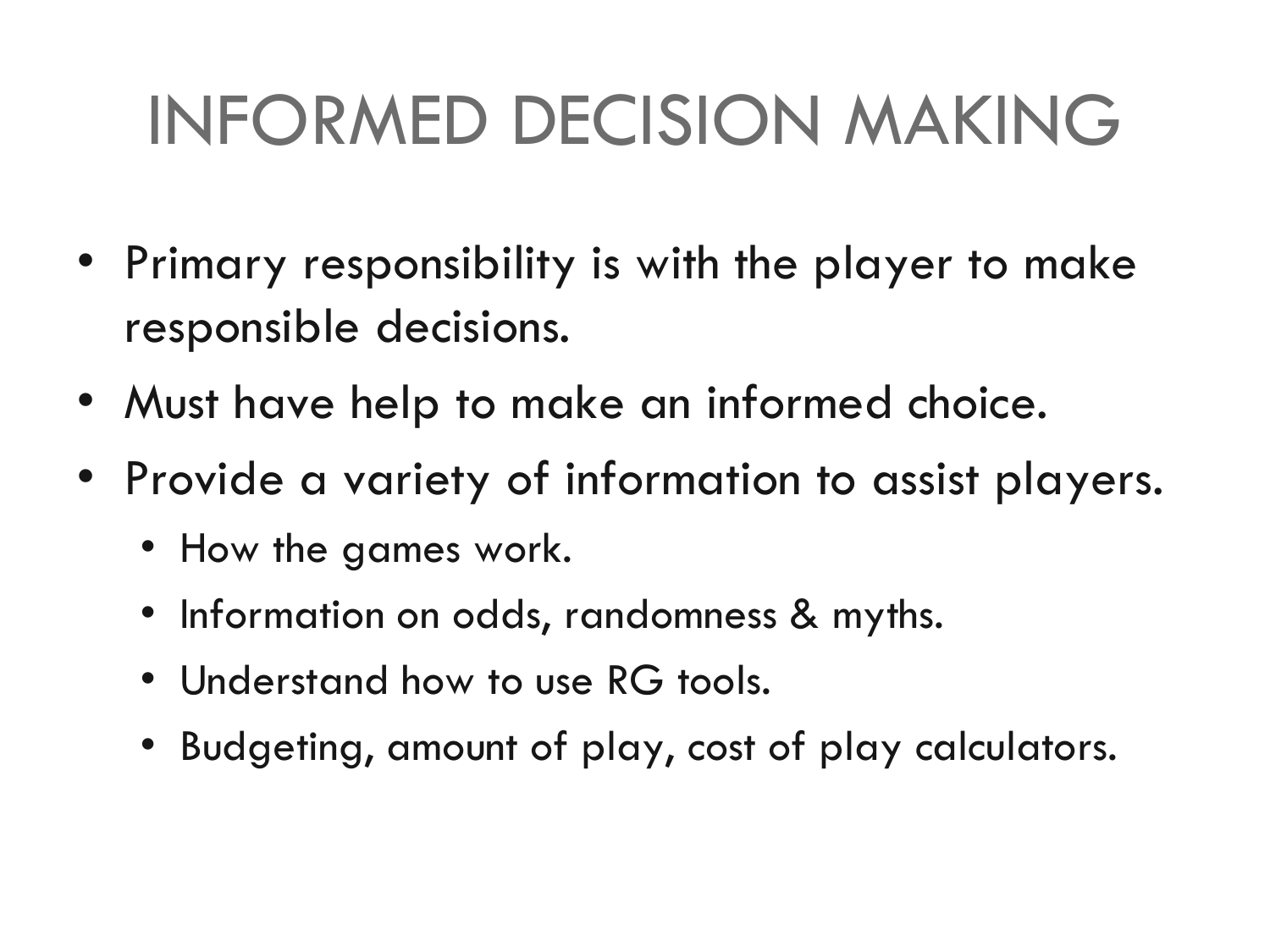# ASSISTING PLAYERS

- Clear policies are in place for assessing and handling situations where a player indicates they are in distress or experiencing problems. There is a procedure in place to address third party concerns.
- At least supervisors, and ideally all floor employees are knowledgeable about the helpline, self-exclusion/timeout, responsible gambling and local help resources and able to provide that information on request.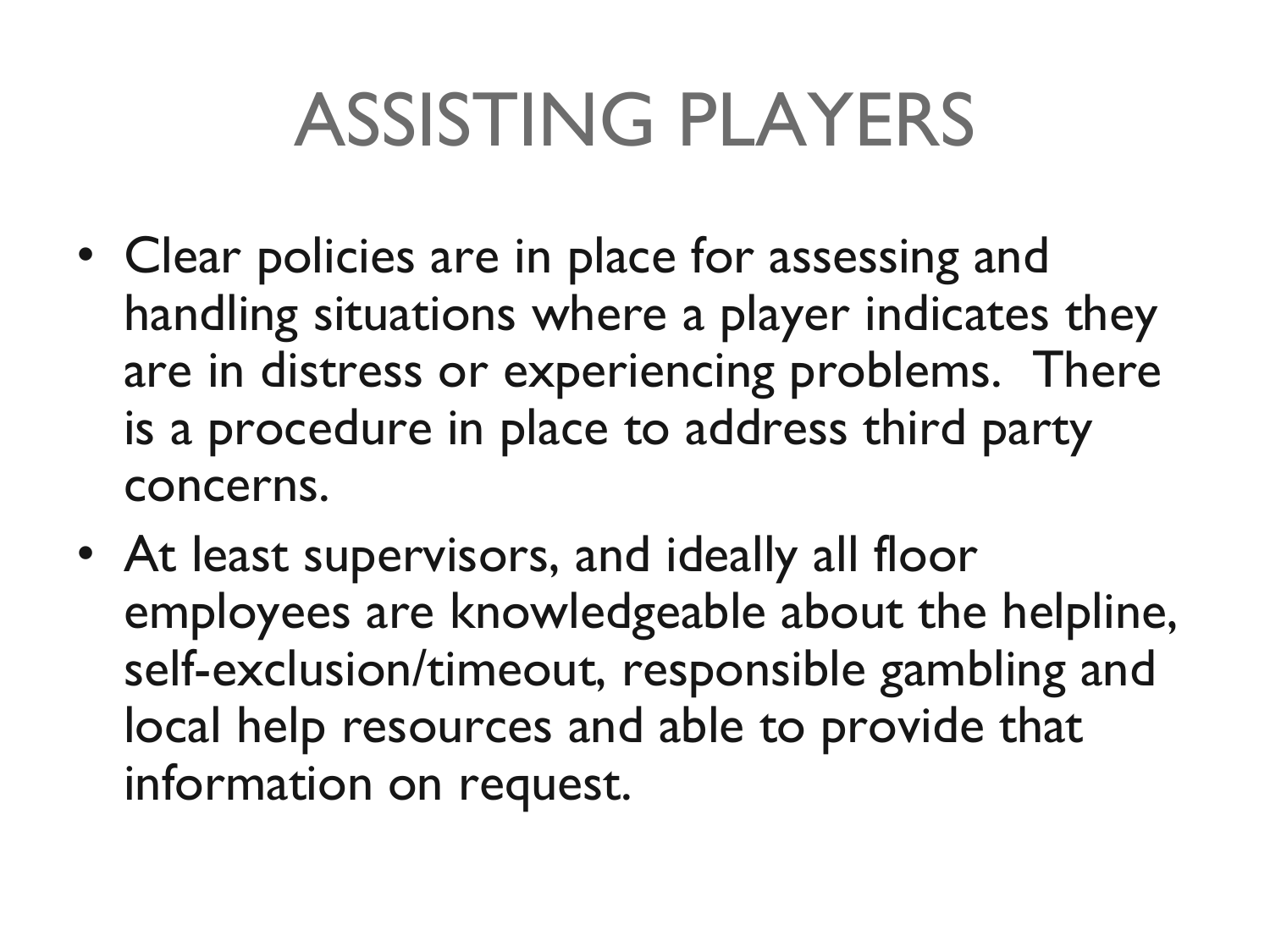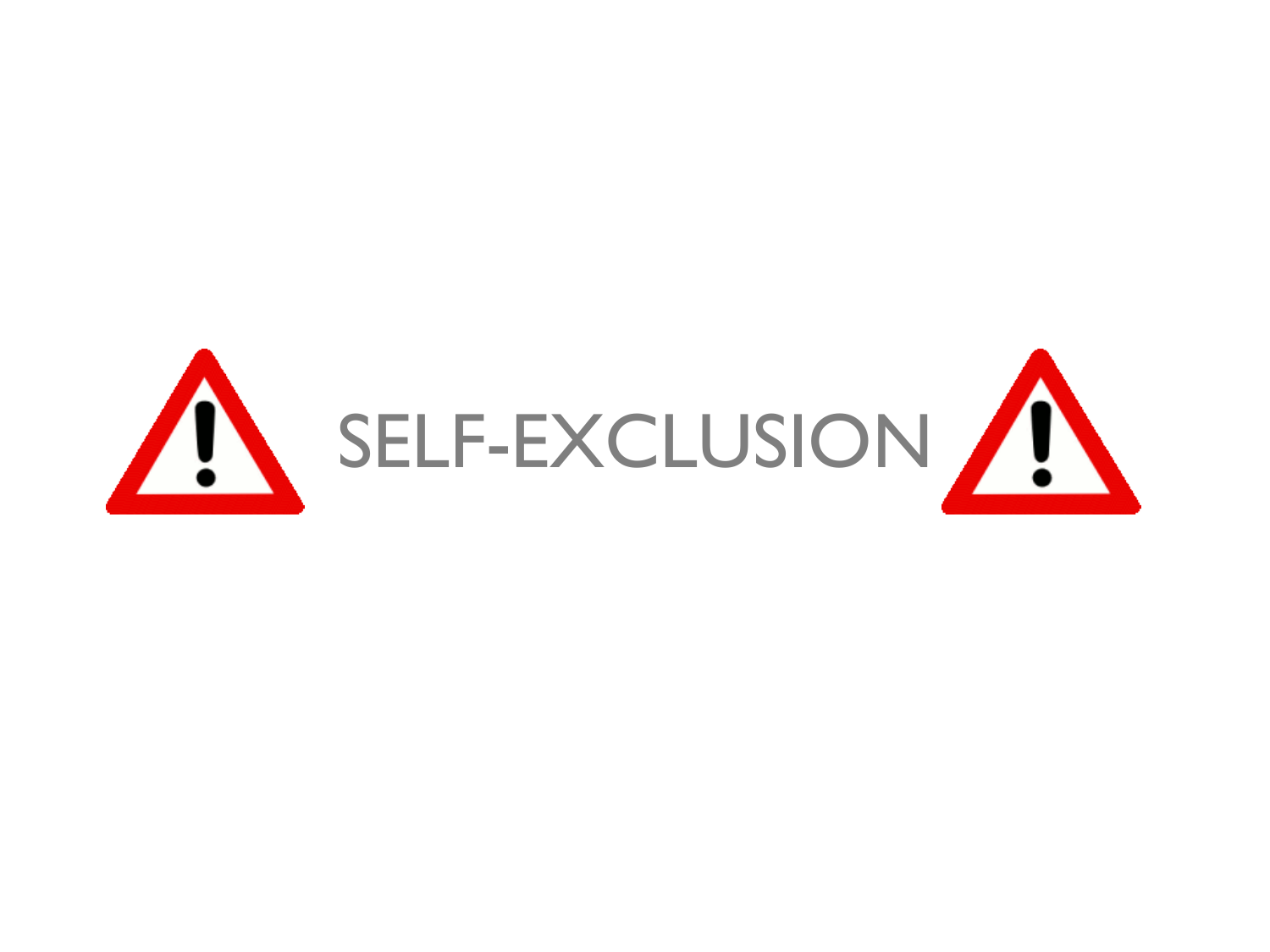# ADVERTISING AND PROMOTION



**Now two chances to win £100K' Share the love But no shared prizes!** 

Over £44 million given away in prizes.



- The operator has a clearly articulated commitment to advertising that does not mislead or target people with gambling problems or minors.
- Advertising is not misleading about outcomes of gambling and does not misrepresent the odds of winning/losing.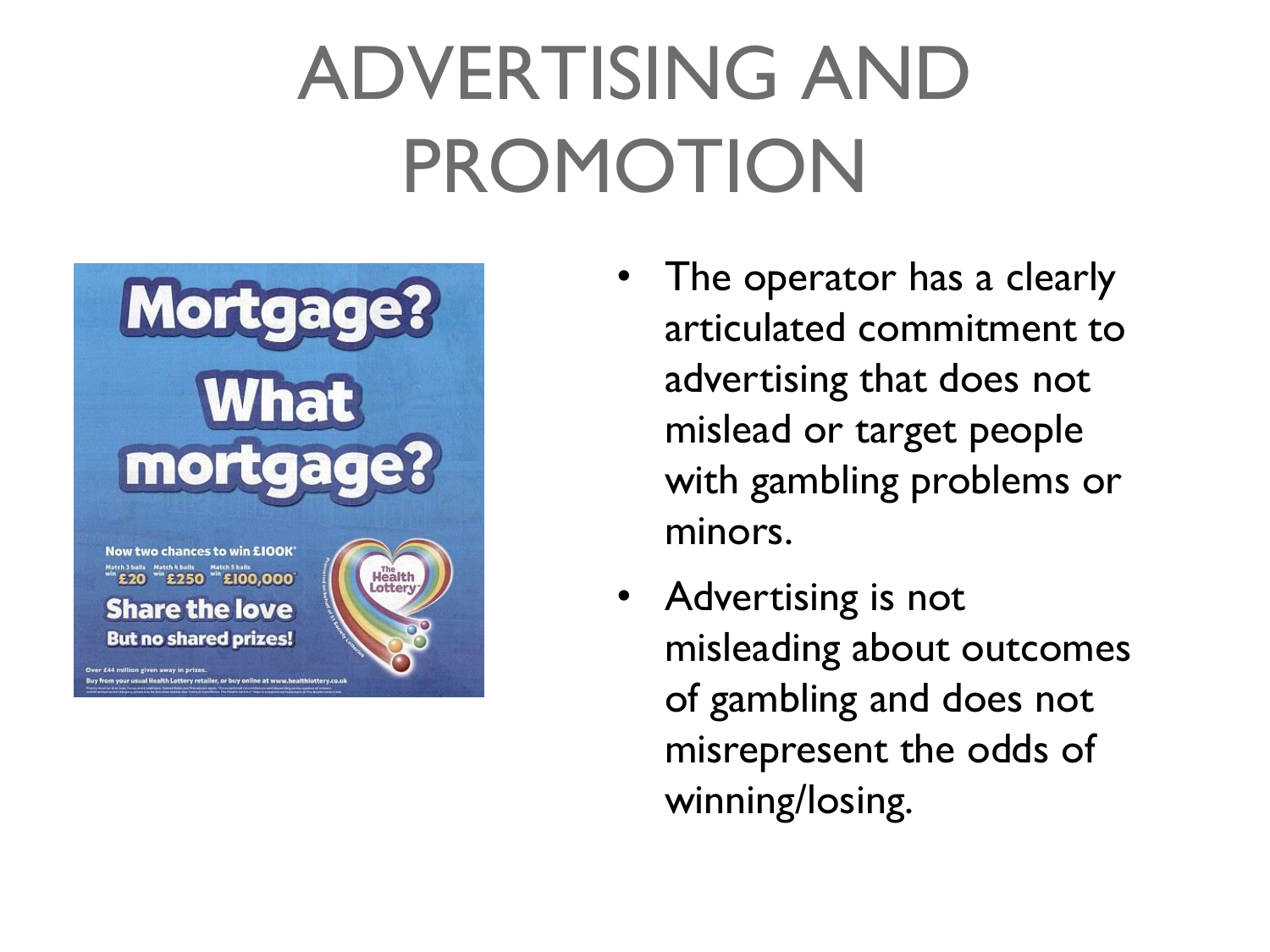#### GAME FEATURES

Regulations to govern potentially deceptive features:

- Near miss
- Loss disguised as a win
- Stop buttons
- Skill mechanics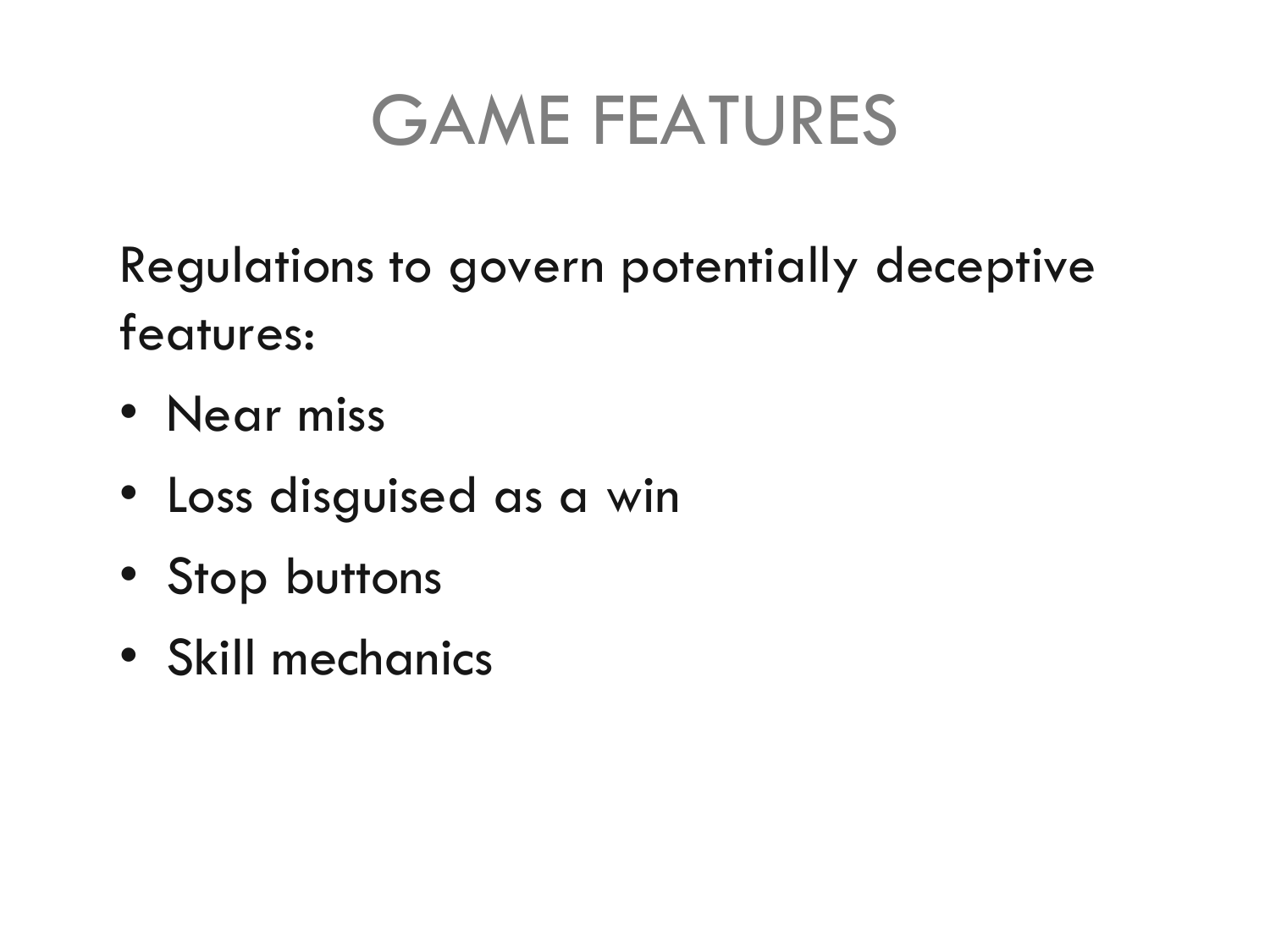## RESEARCH

- Monitoring of key metrics using variety of data sources:
	- From population to individual level survey
	- Academic & market studies
	- Casino information (credit, security, player tracking, rewards/bonusing, host, etc…)
- Survey both locals & tourists.
- Feedback loop to build efficient & effective programs.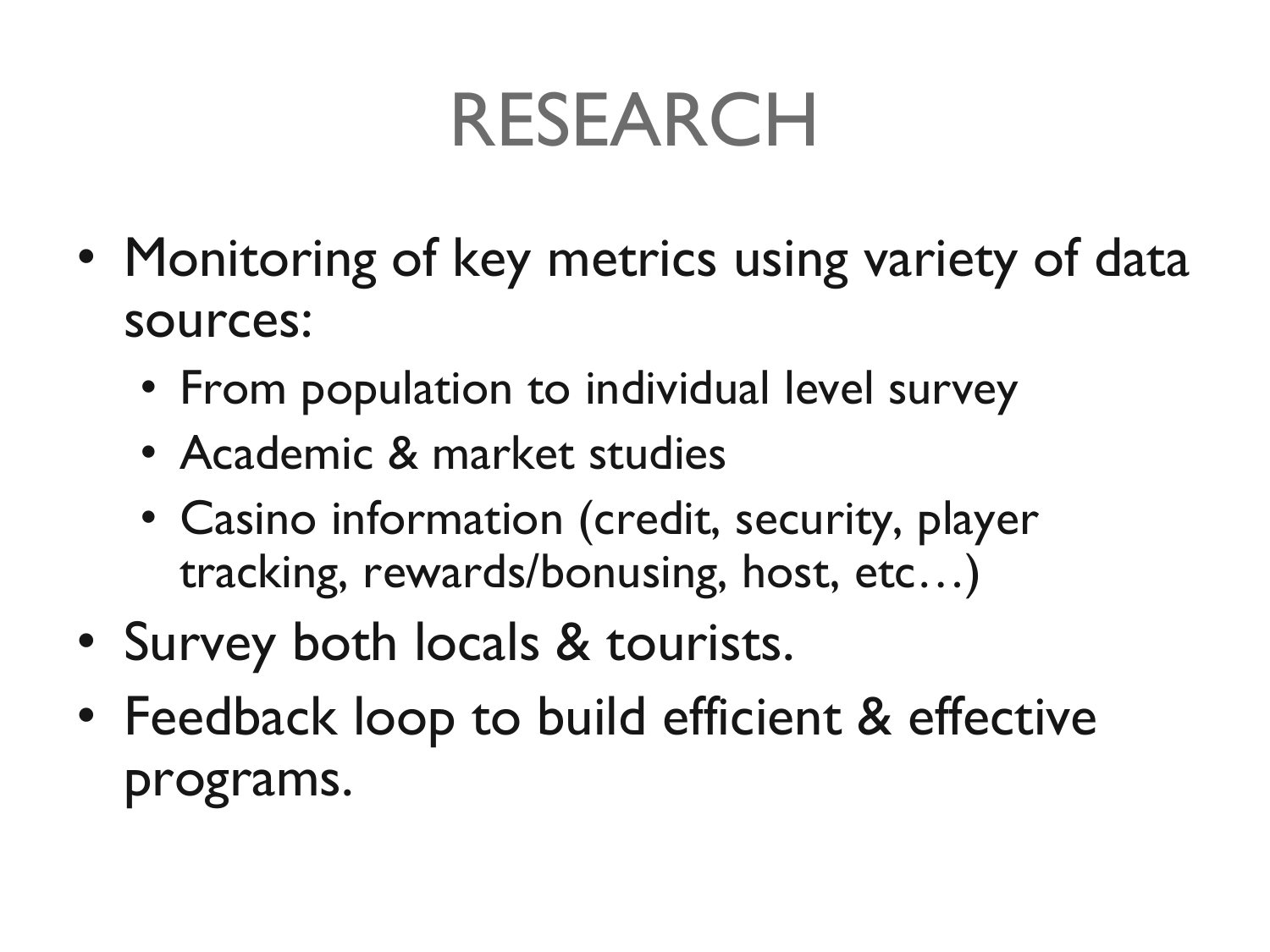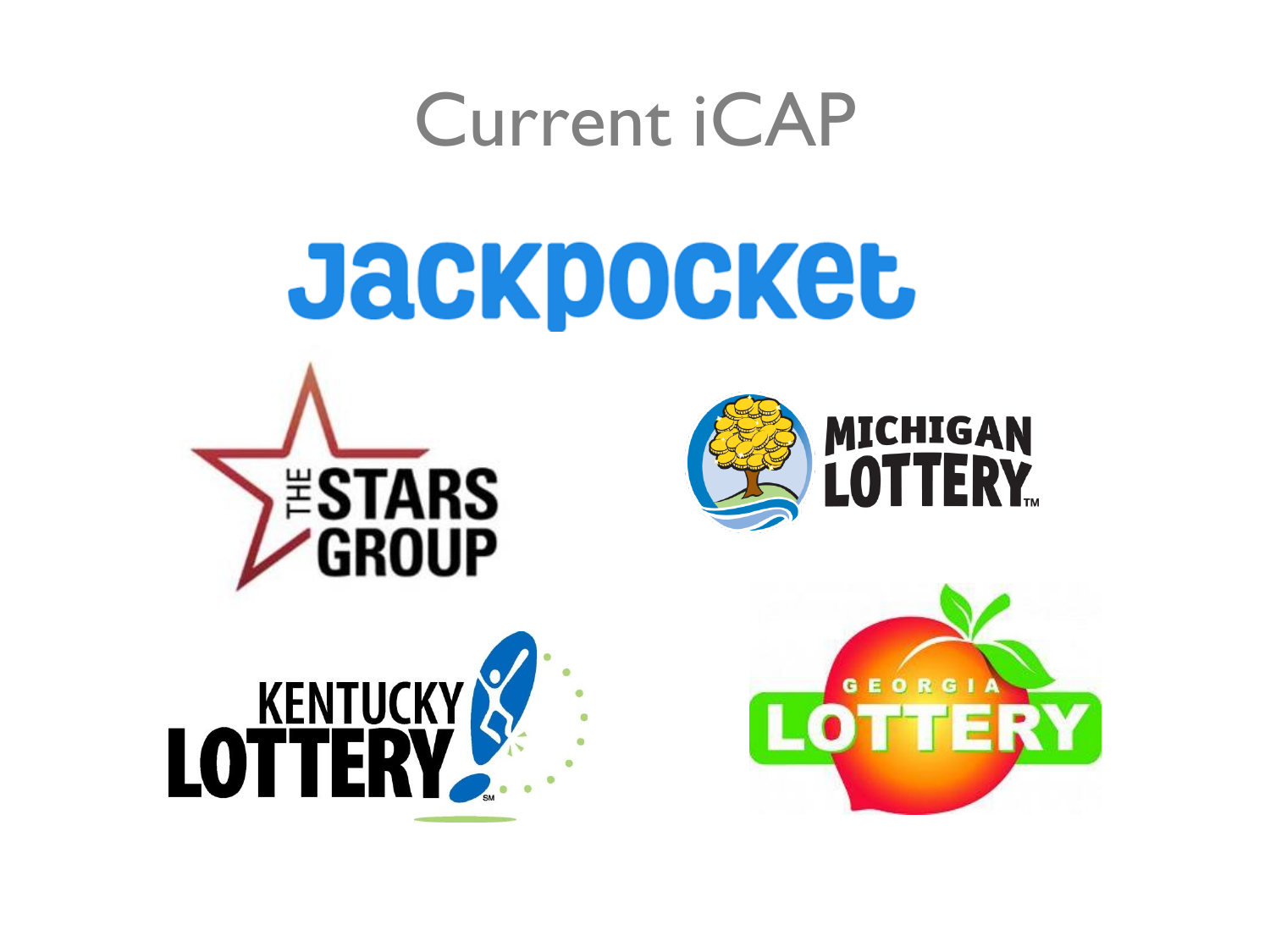### Conclusions

- Technology can and should be leveraged to support responsible gaming and provide positive solutions.
- In increasingly competitive and contested national gambling field 3<sup>rd</sup> party validators like NCPG and iCAP are essential.